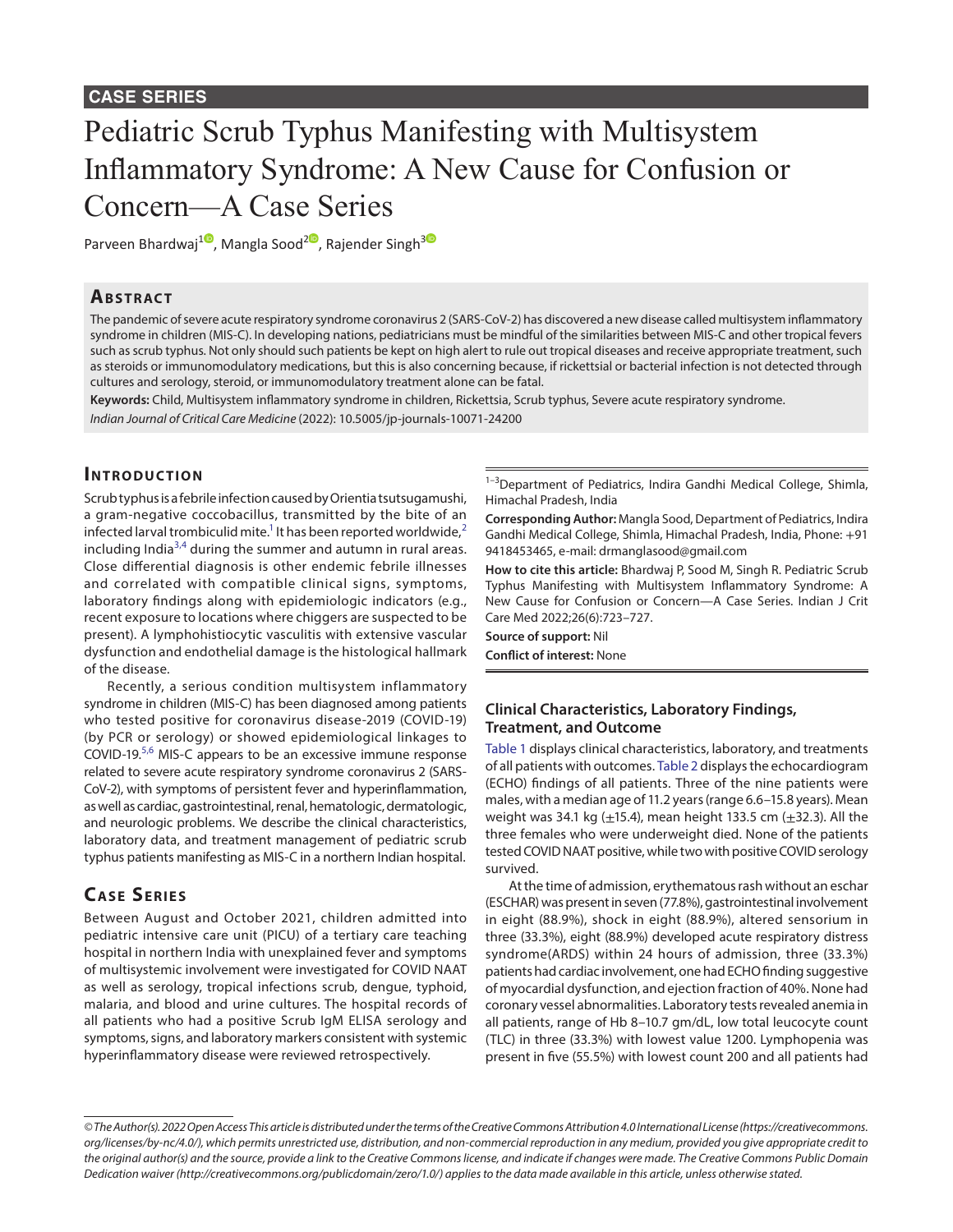|   | Table 1: Demographic characteristics, laboratory values, treatment, and outcome of patients |                |                    |                    |                 |                    |                                 |                 |                    |                |
|---|---------------------------------------------------------------------------------------------|----------------|--------------------|--------------------|-----------------|--------------------|---------------------------------|-----------------|--------------------|----------------|
|   | <b>Baseline</b> characters                                                                  |                | $\sim$             | 3                  | 4               | 5                  | $\circ$                         |                 | $\infty$           | $\circ$        |
|   | Name, Sex                                                                                   | J, Male        | P, Male            | S, Female          | V, Female       | R, Male            | M, Female                       | P, Female       | A, Female          | A, Female      |
|   | Age in months                                                                               | 23             | 168                | 192                | 156             | $\mathcal{L}$      | 204                             | 34              | 164                | 200            |
|   | Weight in kg                                                                                | $\overline{c}$ | 45                 | 45                 | $\overline{40}$ | $\frac{8}{2}$      | 50                              | $\overline{c}$  | 45                 | $\overline{a}$ |
|   | Height in cm                                                                                | 80             | 154                | 140                | 135             | 113                | 157                             | 90              | 168                | 165            |
|   | Scrub IgM                                                                                   | Positive       | Positive           | Positive           | Positive        | Positive           | Positive                        | Positive        | Positive           | Positive       |
|   | COVID PCR/RAT positive                                                                      | Negative       | Negative           | Negative           | Negative        | Negative           | Negative                        | Negative        | Negative           | Negative       |
|   | COVID serology                                                                              | Positive       | Negative           | Negative           | Negative        | Negative           | Positive                        | Negative        | Negative           | Negative       |
|   | Rash                                                                                        | Present        | Present            | Absent             | Present         | Present            | Present                         | Present         | Present            | Absent         |
|   | Conjunctivitis                                                                              | Absent         | Absent             | Absent             | Absent          | Absent             | Present                         | Present         | Present            | Absent         |
|   | Oral ulcers                                                                                 | Absent         | Present            | Absent             | Absent          | Absent             | Present                         | Present         | Present            | Absent         |
|   | Gastrointestinal<br>involvement                                                             | Absent         | Present            | Present            | Present         | Present            | Present                         | Present         | Present            | Present        |
|   | Shock                                                                                       | Absent         | Present            | Present            | Present         | Present            | Present                         | Present         | Present            | Present        |
|   | Altered sensorium                                                                           | Absent         | Absent             | Absent             | Absent          | Present            | Absent                          | Absent          | Present            | Present        |
|   | Respiratory symptoms                                                                        | Present        | Present            | Present            | Present         | Present            | Absent                          | Present         | Present            | Present        |
|   | Cardiac involvement<br>(either Lab/ECHO)                                                    | Absent         | Present            | Absent             | Absent          | Present            | Absent                          | Present         | Absent             | Absent         |
|   | LVEF %                                                                                      | 70             | 60                 | $\overline{z}$     | 70              | 50                 | $\overline{2}$                  | 60              | $\overline{a}$     | 65             |
|   | comorbidities<br>Preexisting                                                                | Negative       | Negative           | Negative           | Negative        | Negative           | Negative                        | Negative        | Negative           | Negative       |
|   | Duration of fever/illness<br>in days                                                        | $\overline{ }$ | 5                  | $\overline{ }$     | $\overline{ }$  | $\infty$           | O                               | $\overline{ }$  | $\overline{ }$     | 4              |
|   | Duration of hospital stay<br>in days                                                        | $\overline{ }$ | $\overline{2}$     | $\overline{1}$     | $\overline{0}$  | 15                 | $\circ$                         | $\overline{15}$ | $\sim$             | $\tilde{1}$    |
|   | Laboratory                                                                                  |                |                    |                    |                 |                    |                                 |                 |                    |                |
|   | Hemoglobin (gm/dL)                                                                          | 9.5            | 10.2               | 10.7               | $\overline{C}$  | 9.5                | 10.3                            | G               | ${}^{\circ}$       | 8.2            |
|   | Total leukocyte counts<br>(mm <sup>3</sup> )                                                | 13,700         | 8,300              | 9,500              | 4,500           | 1,200              | 7,000                           | 1,400           | 2,700              | 5,500          |
|   | Lymphocyte count<br>(mm <sup>3</sup> )                                                      | 4,523          | 3,732              | 4,655              | 1,350           | 200                | 980                             | 1,120           | 840                | 1,390          |
|   | ANC (mm <sup>3</sup> )                                                                      | 9,070          | 4,560              | 4,838              | 3,150           | 1,000              | 6,020                           | 260             | 1,850              | 4,100          |
|   | Platelet count (mm <sup>3</sup> )                                                           | 1,11,000       | 80,000             | 39,000             | 81,000          | 29,000             | 57,000                          | 19,000          | 25,000             | 39,000         |
|   | ESR (mm/hour)                                                                               | 25             | 48                 | 29                 | $\frac{8}{4}$   | 38                 | 50                              | 30              | $\overline{50}$    | 50             |
|   | CRP (mg/dL)                                                                                 | 54             | 165                | 159.5              | 158             | 164                | 138.5                           | 111.9           | 189                | 65             |
|   | Serum ferritin (ng/mL)                                                                      | 1,324          | More than<br>2,000 | More than<br>2,000 | More than 2,000 | More than<br>2,000 | More than 2,000 More than 2,000 |                 | More than<br>2,000 | 1,678          |
|   | NT-proBNP (pg/mL)                                                                           | Not done       | Not done           | Not done           | Not done        | Not done           | Not done                        | Not done        | Not done           | Not done       |
| 美 | D-dimer (ng/mL)                                                                             | Less than 0.5  | $2 - 4$            | $1 - 2$            | $2 - 4$         | $4 - 8$            | $1 - 2$                         | $2 - 4$         | $4-5$              | $3 - 4$        |

**SEPTE** 

<span id="page-1-0"></span>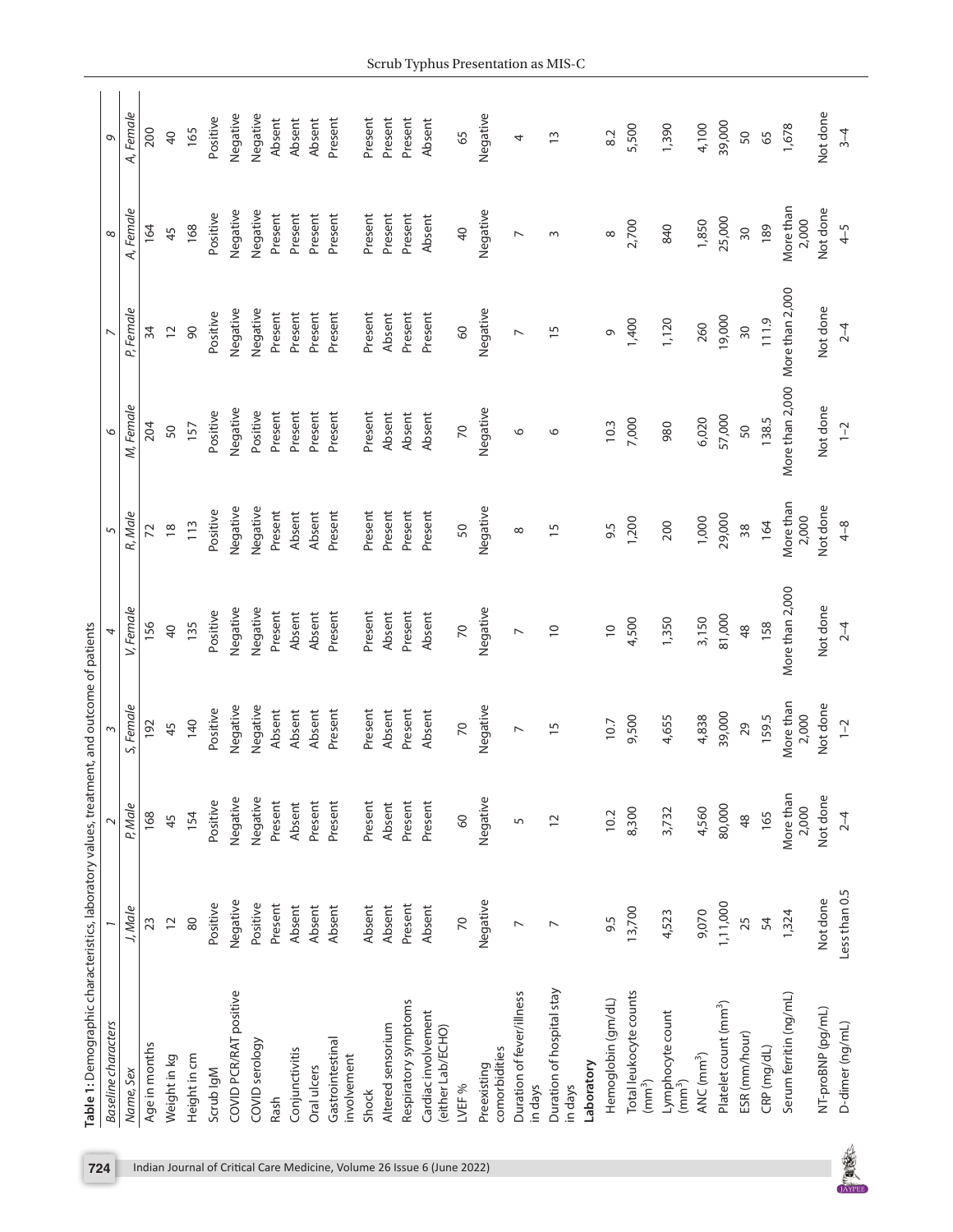| PaO <sub>2</sub> /FiO <sub>2</sub> ratio                                                                                                                                                                                                                                                                                                                                                                                       | 400                                                                                    | $\frac{10}{10}$                                                                                               | 115                                                                                                         | 250                                                                                                           | 124                                                                                        | 250                                                           | 290                                                          | 135                                                        | 150                                                         |
|--------------------------------------------------------------------------------------------------------------------------------------------------------------------------------------------------------------------------------------------------------------------------------------------------------------------------------------------------------------------------------------------------------------------------------|----------------------------------------------------------------------------------------|---------------------------------------------------------------------------------------------------------------|-------------------------------------------------------------------------------------------------------------|---------------------------------------------------------------------------------------------------------------|--------------------------------------------------------------------------------------------|---------------------------------------------------------------|--------------------------------------------------------------|------------------------------------------------------------|-------------------------------------------------------------|
| PT/INR/APTT                                                                                                                                                                                                                                                                                                                                                                                                                    | 14.7/1.1/30                                                                            | 17.8/2.1/45.4                                                                                                 | 14.8/1.12/38.9                                                                                              | 14.6/1.2/34.6                                                                                                 | 13.7/1.01/37                                                                               | 13.7/1.2/40.1                                                 | œ<br>25.7/2/62.                                              | 30.2/3/71.2                                                | 24/2.2/68                                                   |
| Urea/Cr                                                                                                                                                                                                                                                                                                                                                                                                                        | 10/0.38                                                                                | 42/1.02                                                                                                       | 22/0.7                                                                                                      | 20/0.68                                                                                                       | 16/1.0                                                                                     | 12/0.7                                                        | 7/0.3                                                        | 26/1.1                                                     | 20/0.67                                                     |
| Albumin/ALT/AST                                                                                                                                                                                                                                                                                                                                                                                                                | 3.5/23/52                                                                              | 1.9/158/120                                                                                                   | 2.2/129/61                                                                                                  | 3/68/54                                                                                                       | 3/47/54                                                                                    | 2.5/39/72.5                                                   | 2.2/21/44                                                    | 2.3/98/108                                                 | 2/70/70                                                     |
| Treatment                                                                                                                                                                                                                                                                                                                                                                                                                      |                                                                                        |                                                                                                               |                                                                                                             |                                                                                                               |                                                                                            |                                                               |                                                              |                                                            |                                                             |
| support in hours, type<br>Duration of inotropic                                                                                                                                                                                                                                                                                                                                                                                | noradrenaline<br>20,                                                                   | noradrenaline<br>44,                                                                                          | and adrenaline<br>noradrenaline<br>62,                                                                      | noradrenaline<br>60,                                                                                          | and adrenaline<br>noradrenaline<br>110,                                                    | noradrenaline<br>$\frac{8}{3}$                                | noradrenaline<br>24,                                         | noradrenaline<br>72,                                       | noradrenaline<br>120,                                       |
| mechanical ventilation<br>Duration of                                                                                                                                                                                                                                                                                                                                                                                          | Not required                                                                           | 6 days                                                                                                        | 5 days                                                                                                      | Not required                                                                                                  | 10 days                                                                                    | Not required                                                  | 1 day                                                        | 3 days                                                     | 11 days                                                     |
| IVIg with dose                                                                                                                                                                                                                                                                                                                                                                                                                 | Not given                                                                              | Not given                                                                                                     | Not given                                                                                                   | l dose @ 2 g/kg                                                                                               | dose $@$ 2 g/kg                                                                            | Not given                                                     | dose @ 2 g/kg                                                | dose $@2g/kg$                                              | Not given                                                   |
| Duration of steroids,<br>type, and dose                                                                                                                                                                                                                                                                                                                                                                                        | for 3 days, tapered<br>@30 mg/kg/day<br>7 days methyl-<br>prednisolone<br>over 4 weeks | 7 days methyl-<br>prednisolone<br>kg/day then<br>shifted to oral<br>prednisolone<br>@2 mg/kg/day<br>$@10$ mg/ | 7 days methyl-<br>@2 mg/kg/day<br>shifted to oral<br>prednisolone<br>prednisolone<br>ka/day then<br>@30 mg/ | 7 days methyl-<br>@2 mg/kg/day<br>prednisolone<br>shifted to oral<br>prednisolone<br>kg/day then<br>$@10$ mg/ | 7 days methyl-<br>day for 3 days,<br>prednisolone<br>tapered over<br>@30 mg/kg/<br>4 weeks | 5 days, methyl-<br>@30 mg/kg/day<br>prednisolone              | @30 mg/kg/day<br>7 days, methyl-<br>prednisolone             | @30 mg/kg/day<br>3 days, methyl-<br>prednisolone           | 7 days, methyl-<br>prednisolone<br>@30 mg/kg/<br>day        |
| Duration of antibiotics,<br>name                                                                                                                                                                                                                                                                                                                                                                                               | 7 days, Ceftriaxone<br>Doxycycline x<br>$\times$ 7 days                                | Ceftriaxone x<br>Doxycycline<br>x 10 days,<br>10 days                                                         | Ceftriaxone ×<br>Doxycycline<br>$\times$ 10 days,<br>12 days                                                | Ceftriaxone x<br>Doxycycline<br>$\times$ 7 days,<br>10 days                                                   | 7 days, Linezolid<br>Doxycycline x<br>$\times$ 15 days                                     | ×<br>Doxycycline<br>Ceftriaxone<br>$\times$ 6 days,<br>6 days | Piperacillin x<br>Doxycycline<br>$\times$ 6 days,<br>13 days | Ceftriaxone x<br>Doxycycline<br>$\times$ 3 days,<br>3 days | Ceftriaxone x<br>Doxycycline<br>$\times$ 6 days,<br>13 days |
| Outcome                                                                                                                                                                                                                                                                                                                                                                                                                        | Discharged alive                                                                       | Discharged<br>alive                                                                                           | Discharged<br>alive                                                                                         | Discharged alive                                                                                              | Discharged<br>alive                                                                        | Discharged<br>alive                                           | Death                                                        | Death                                                      | Death                                                       |
| ALT/AST, alanine aminotransferase/aspartate aminotransferase; ANC, absolute neutrophil count; CRP, creative protein; Cr, creatinine; ESR, erythrocyte sedimentation rate; IVIg, Intravenous immune<br>globulin; LVEF, left ventricle ejection fraction; NT-proBNP, N-terminal pro b-type natriuretic peptide; PCR/RAT, polymerase chain reaction/rapid antigen test; PT, prothrombin time and partial thrombo-<br>plastin time |                                                                                        |                                                                                                               |                                                                                                             |                                                                                                               |                                                                                            |                                                               |                                                              |                                                            |                                                             |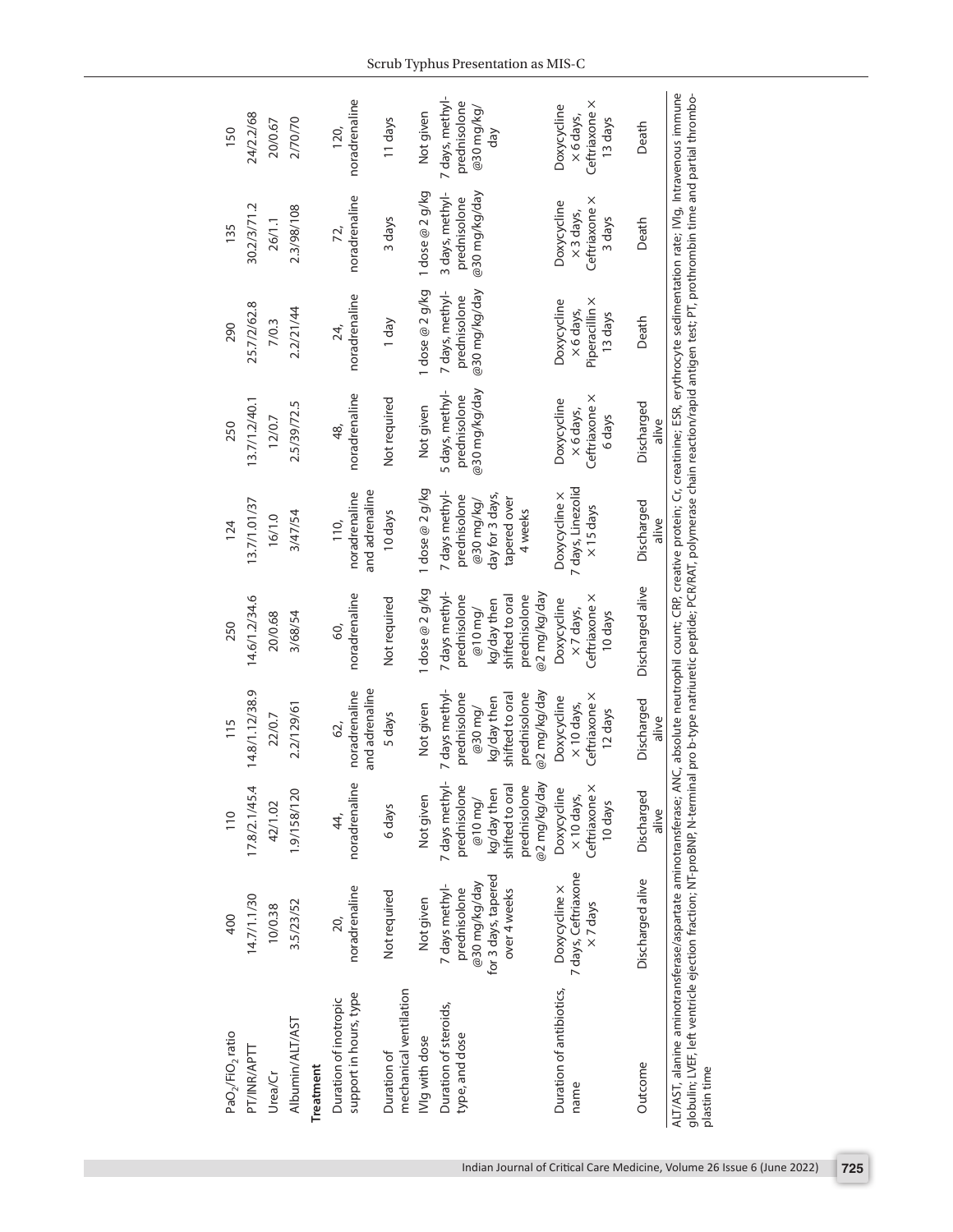#### <span id="page-3-0"></span>**Table 2:** ECHO findings of patients

| Cardiac parameter       | J. Male | P, Male | S. Female | V. Female | R. Male                             | M. Female | P. Female | A. Female | A, Female |
|-------------------------|---------|---------|-----------|-----------|-------------------------------------|-----------|-----------|-----------|-----------|
| LVEF %                  | 70      | 60      | 70        | 70        | 50, MR, TR with<br>mild PAH present | 65        | 60        | 40        | 60        |
| LCA @ baseline coronary | Normal  | Normal  | Normal    | Normal    | Normal                              | Normal    | Normal    | Normal    | Normal    |
| Coronary dilation       | No      | No      | No.       | No        | No                                  | No        | No        | No        | No        |
| Coronary aneurysm       | No      | No      | No.       | No        | No                                  | No        | No        | No        | No        |
| LAD @ baseline coronary | Normal  | Normal  | Normal    | Normal    | Normal                              | Normal    | Normal    | Normal    | Normal    |
| Coronary dilation       | No      | No      | No.       | No        | No                                  | No        | No        | No.       | No        |
| Coronary aneurysm       | No      | No      | No.       | No        | No                                  | No        | No        | No        | No        |
| RCA @ baseline coronary | Normal  | Normal  | Normal    | Normal    | Normal                              | Normal    | Normal    | Normal    | Normal    |
| Coronary dilation       | No      | No      | No.       | No        | No                                  | No        | No        | No        | No        |
| Coronary aneurysm       | No      | No      | No        | No        | No                                  | No        | No        | No        | No        |

LAD, left anterior descending artery; LCA, left coronary artery; LVEF, left ventricle ejection fraction; MR, mitral regurgitation; PAH, pulmonary arterial hypertension; RCA, right coronary artery; TR, tricuspid regurgitation

thrombocytopenia with lowest count 19,000: elevated erythrocyte sedimentation rate(ESR) and C-reactive protein (CRP). Seven (77.8%) had elevated ferritin and D-dimer value, all except one had  $PaO<sub>2</sub>/FiO<sub>2</sub>$ ratio less than 300, and four (44.4) had coagulopathy. All patients had more than 3 days of fever before admission, (range 4–8 days). Total hospital duration ranges from 3 to 15 days, with a median of 10.6 days.

All patients required inotropic support and remained on noradrenaline infusion, median time 62 hours (range 20–120 hours), two patients required adrenaline infusion in addition. Eight patients required mechanical ventilation for median 4 days (range 1–11 days), four (44.5%) were given 2 g/kg IVIg within 48 hours of admission. Two parents refused for IVIg citing financial reasons. In addition, all patients received high-dose methylprednisolone for 3–7 days and were tapered off subsequently. All patients received antibiotics, including doxycycline in accordance with the ICU protocol. Three (33.3%) patients died. There was no significant correlation with any particular symptom, COVID serology positivity, duration of fever, laboratory values, intravenous Immunoglobulin (IVIg) and steroids, choice, and duration of antibiotics with death  $(p > 0.05)$  ([Table 4\)](#page-4-3).

## **Dis c u s sio n**

According to early reports of SARS-CoV-2 patients, the sickness was more common and severe in elderly persons and people with comorbidities compared to children.<sup>[7](#page-4-6)</sup> However, incidences of severe multisystem hyperinflammatory syndrome in children were shortly reported from a number of countries.<sup>[5](#page-4-4)</sup> The World Health Organization (WHO) provided a case definition for MIS-C which include patients under 19 years of age with ≥3 days fever, laboratory evidence of inflammation, and involvement of two or more organ systems (cardiac, renal, respiratory, hematologic, gastrointestinal, dermatologic, or neurological), with positive testing for SARS-CoV-2 indicating current or recent infection or COVID-19 exposure; and no other alternative plausible diagnoses.[8](#page-4-7) With the ongoing COVID-19 pandemic, clinicians have been on the lookout for MIS-C; and in countries like ours, many tropical infections such as scrub typhus, leptospirosis, malaria, dengue, Kawasaki syndrome, and toxic shock syndrome have been close differential diagnoses in the initial 2–3 days when laboratory investigations for alternative diagnosis are not available.

<span id="page-3-1"></span>**Table 3:** Similarities between clinical and laboratory features of MIS-C and pediatric scrub typhus

|                                                                              |         | Scrub typhus, |
|------------------------------------------------------------------------------|---------|---------------|
| Clinical features                                                            | $MIS-C$ | $N = 9$       |
| High fever                                                                   | $^{++}$ | 9 (100%)      |
| Skin rash                                                                    | $^{++}$ | 7 (77.8%)     |
| Nonpurulent conjunctivitis                                                   | $^{++}$ | 3(33.3%)      |
| Mucocutaneous inflammation (oral,<br>hands, or feet)                         | $^{++}$ | 4 (44.4%)     |
| Hypotension                                                                  | $++$    | 8 (88.9%)     |
| Features of myocardial<br>involvement (dysfunction)                          | $++$    | 3(33.3%)      |
| Coronary abnormalities                                                       | $^{++}$ | Nil           |
| Gastrointestinal problems (diarrhea,<br>vomiting, or abdominal pain)         | $++$    | 8 (88.9%)     |
| Renal problems                                                               | $^{++}$ | Nil           |
| Neurological problems (altered mental<br>status and headache)                | $++$    | 3(33.3%)      |
| Respiratory problems (pneumonia and<br>ARDS)                                 | $^{++}$ | 8 (88.9%)     |
| High CRP                                                                     | $++$    | 9 (100%)      |
| High ESR                                                                     | $^{++}$ | 9 (100%)      |
| High ferritin                                                                | $^{++}$ | 7 (77.8%)     |
| High D-dimers                                                                | $^{++}$ | 8 (88.9%)     |
| Coagulopathy                                                                 | $^{++}$ | 4 (44.4%)     |
| Low albumin                                                                  | $^{++}$ | 6(66.7%)      |
| Lymphopenia                                                                  | $^{++}$ | 6(66.7%)      |
| Reduced platelet count                                                       | $^{++}$ | 9 (100%)      |
| Increased aspartate aminotransferase<br>(AST) and alanine transaminase (ALT) | $^{++}$ | 6(66.7%)      |

In Himachal Pradesh, postmonsoon months always see a spike in cases of scrub typhus among adults and children. Few critically sick children presented in shock with multiple organ dysfunction syndrome (MODS) and during the initial 2–3 days satisfied the case definition of MIS-C pending IgM enzyme linked immunoassay (ELISA) report for scrub typhus ([Table 3](#page-3-1)). We treated these children according to MIS-C protocol, $9$  in addition to antibiotics for tropical infections including scrub.<sup>10</sup> Recently, a case report of dengue presenting as